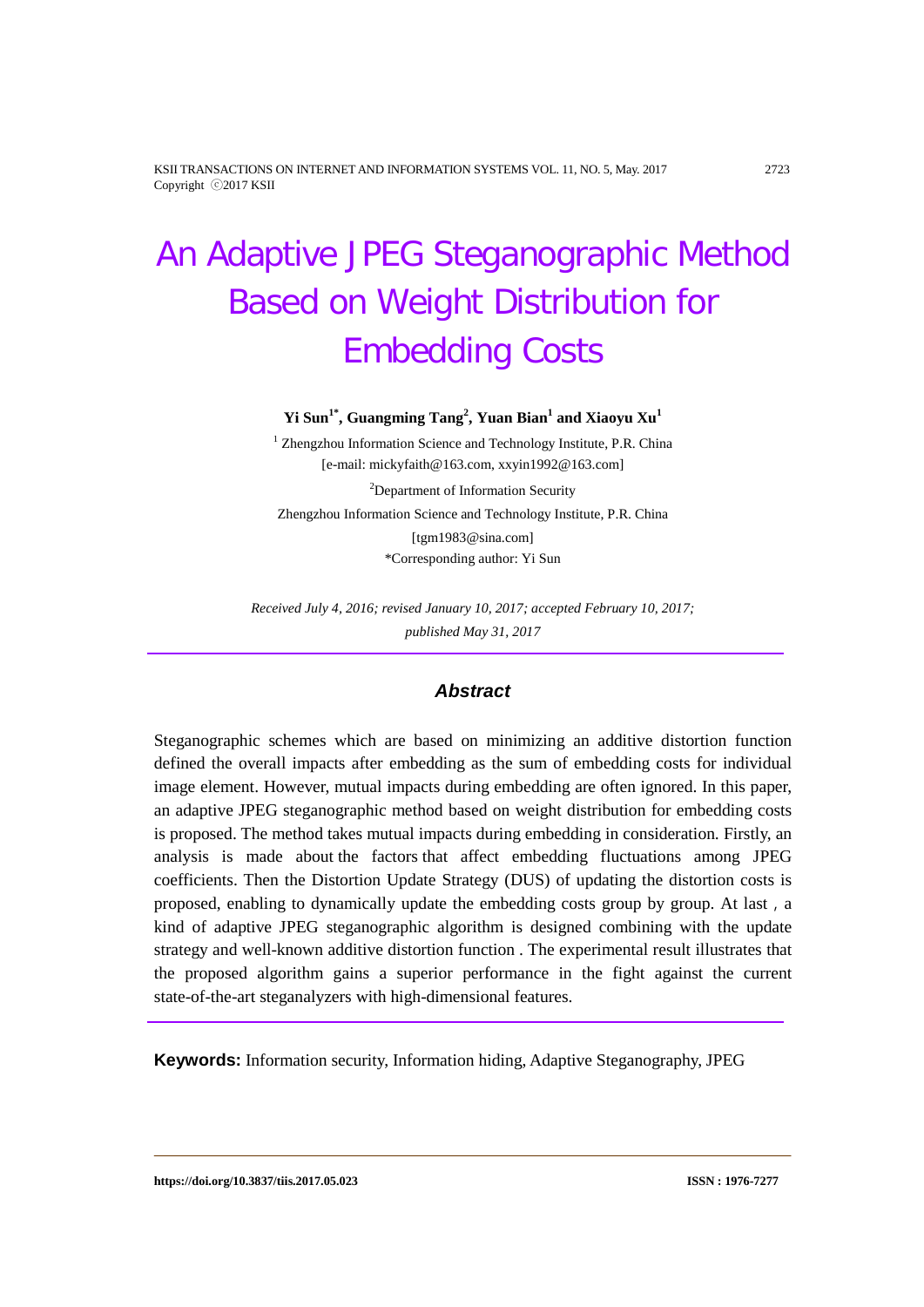# **1. Introduction**

Steganography is an important branch of information hiding. It is a covert communication approach which changes the original digital media slightly in order to hide secret messages without causing suspicions. The digital media can be various such as text, images, audio, video, etc. Image is currently the most widely used vector format, therefore, steganography based on image is a hot spot in the present study.

Steganography embeds secret messages by modifying the cover image. The greater the influence caused by embedding operation, the more likely to be detected. Currently, the adaptive steganography  $[1][2]$  is the most effective steganographic schemes. It is based on minimizing the additive distortion function, which defines the distortion as the sum of embedding cost for individual image element. The key is to design and minimize the distortion function, combining with the steganographic codes, in order to achieve the purpose of reducing the detection rate and improving security. In [3], T.Filler et.al. propose syndrome-trellis coding (STC), which enable secret message embedding under additive distortion asymptotically approach the theoretical bound. Therefore, the research for properly distortion function gradually becomes a domain of extensive research instead of improving the coding scheme. WOW (Wavelet Obtained Weights) [4], UNIWARD (UNIversal WAvelet Relative Distortion) [5]and HILL (HIghpass, Low-pass, and Low-pass) [6] define the cost of individual image element using directional filters. They assign low costs for the noise and texture area and high costs for smooth area, hence they have improved security performance of embedding. In [7], V.Sedighi et.al. model the image elements as a series of independent non-identically distributed generalized Gaussian random variables, then embed secret messages using STC codes, improving the performance of statistical undetectability for steganography.UED (Uniform Embedding Distortion) [8] and its improved version UERD[\(Uniform Embedding Revisited](http://ieeexplore.ieee.org/xpls/abs_all.jsp?arnumber=7225122) Distortion) [9] introduce the uniform embedding strategy in the framework of minimal distortion embedding, which enables the modification uniformly dispersed in the DCT coefficients, leading to less detectability of steganalysis significantly. The above algorithms have good performance in steganographic security. However, these algorithms define the distortion as the sum of embedding costs for individual image element, and ignore the interaction during the process of secret messages embedding. The [consideration](app:ds:consideration) of influential factors about distortion designing is not comprehensive enough, and the definition of distortion function remains to be better.

Due to the correlation among image elements, during secret messages embedding, when one of image elements is modified, the statistical properties of other image elements will be affected. So it is [unadvisable](http://dict.youdao.com/w/unadvisable/%23keyfrom=E2Ctranslation) to simply define the embedding distortion as the sum of embedding costs for individual image element. In addition, the modern steganalysis schemes usually extract features that reflect the correlations among image elements. Therefore, the interaction among the image elements during secret message embedding should be taken into consideration.

Filler and Fridrich [10] first put forward the thought of dynamic update embedding distortion. Firstly, the distortion function is supposed as the sum of the costs(namely local potentials) for cliques(a set of pixels) .Then the STC codes for minimizing additive distortion can be used. Secondly, the cover image is divided into a series of sub-lattices. Cost assignment and secret message embedding are carried out sequentially in each sub-lattice. When secret message embedding is completed for a sub-lattice, use Gibbs construction to update the distortion in the remaining sub-lattices. By this means, the interaction among the image elements during secret message embedding is taken into account. CMD (Clustering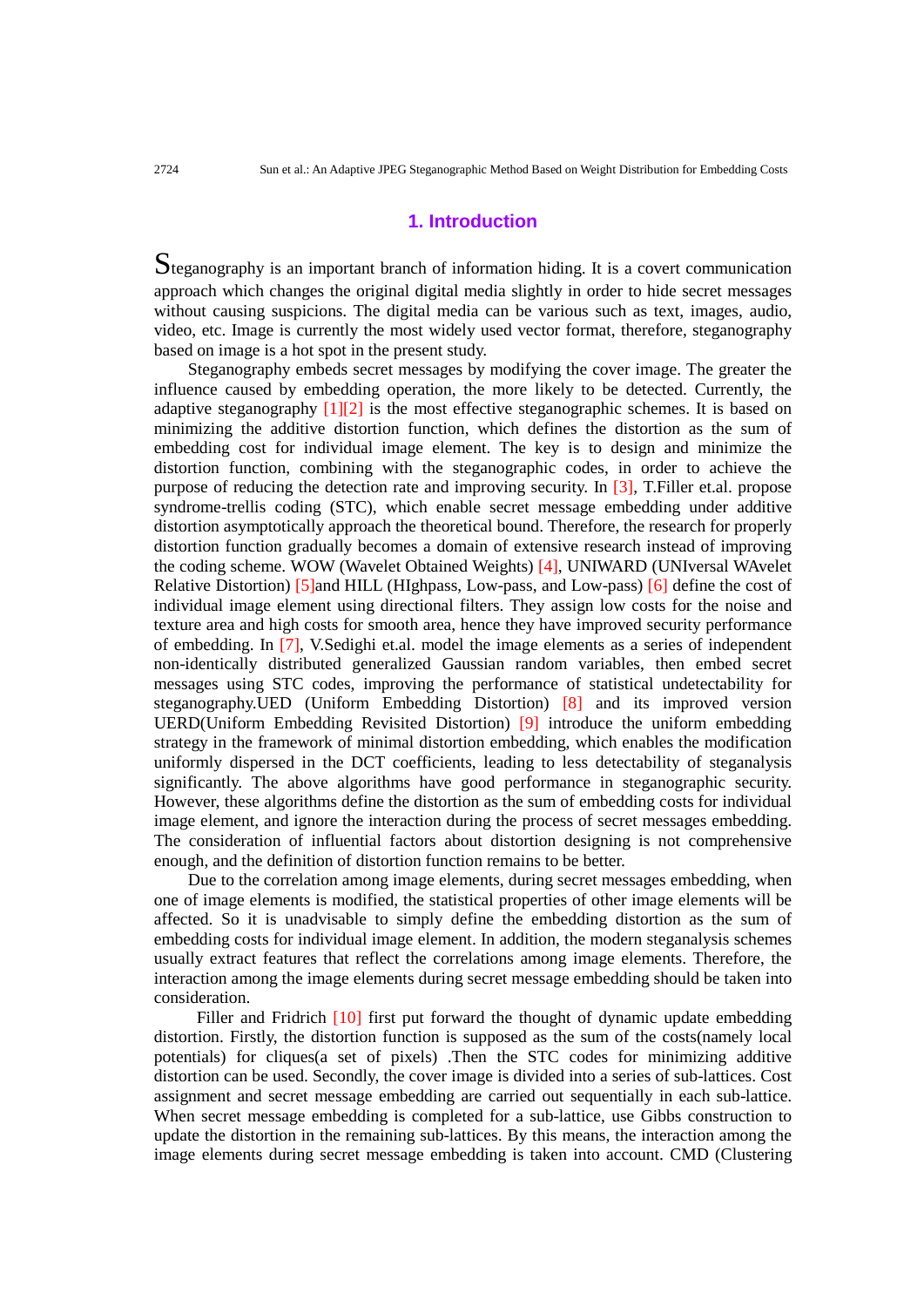Modification Directions) [11] proposed by Bin Li is a kind of spatial steganography algorithm which can dynamic update embedding costs. It takes the modification direction of neighboring pixels into consideration when computing pixel distortion, updating the embedding costs dynamically and improving the resistance of steganalysis markedly. W. Tang et.al. propose CMD - C (Clustering Modification Directions for Color components) [12] for color components, which is the expansion of CMD. It divides cover image into a series of sub-images and embedding secret message successively. When computing embedding costs of a sub-image, the correlation both within and among color channels is taken into account. The algorithms above are all aimed at spatial images. However, since JPEG (Joint Photographic Experts Group) is a popular format for image storage and transmission, it is more widely used in our daily life. In this paper, we put forward a distortion update strategy(DUS) for JPEG, and implement an adaptive steganography method combined with the strategy. Firstly, we preprocess the cover image. Specifically, we divide the DCT coefficients of the cover image into several sub-images, and generate embedding sub-blocks based on sub-images. The secret messages are also divided into several parts corresponding to the number of embedding sub-blocks. Secondly, the embedding costs are initialed for cover image using well-known additive steganographic methods such as J-UNIWARD [5] and UED [8] so that STC codes can be employed. Then the first part of the secret messages is embedded into the first embedding sub-block of cover image using STC codes. Thirdly, when calculating the embedding costs of the rest embedding sub-blocks according to the scan sequence which is specified in advance, we consider the impacts caused by both interand intra-block neighboring DCT coefficients during embedding, and assign different weights for embedding costs according to DCT coefficients' properties. Then, Similarly, we use STC codes to embed the rest secret messages. Experimental results show that the proposed algorithm can effectively keep the correlation of DCT coefficients and gain a significant performance in the fight against the current state-of-the-art steganalyzers with high-dimensional features such as CC-JRM-22510D [13] and DCTR[14].

The main contributions of our paper are as follows.(1) A distortion update strategy(DUS) was put forward for ternary embedding considering mutual impacts of DCT coefficients, and it is able to increase the security of steganography. (2)The proposed method is so far the first attempt to consider mutual impacts during embedding in DCT domain.

The remainder of the paper is organized as follows. In Section 2, the minimal-distortion embedding framework and STC code are briefly reviewed. After that, we analyze the factors that affect embedding fluctuations and propose the distortion update strategy in Section 3. The proposed adaptive JPEG steganographic algorithm is presented in Section 4. Experiment results and analysis are included in Section5. Finally, the concluding remarks are drawn in Section 6.

# **2. Related Work**

#### **2.1 Minimal distortion embedding framework**

In steganography, the transmitter hide secret messages into seemingly innocent media, such as digital images, so that she can communicate with the receiver without being perceived. By this means, it is not easy to distinguish the stego media from the cover one. The message is generally hidden (embedded) in the cover image by slightly modifying some individual elements of cover, such as LSBs of pixels and quantized DCT coefficients. The problem of minimizing the embedding impact for single-letter distortion is well formulated in [3]. Let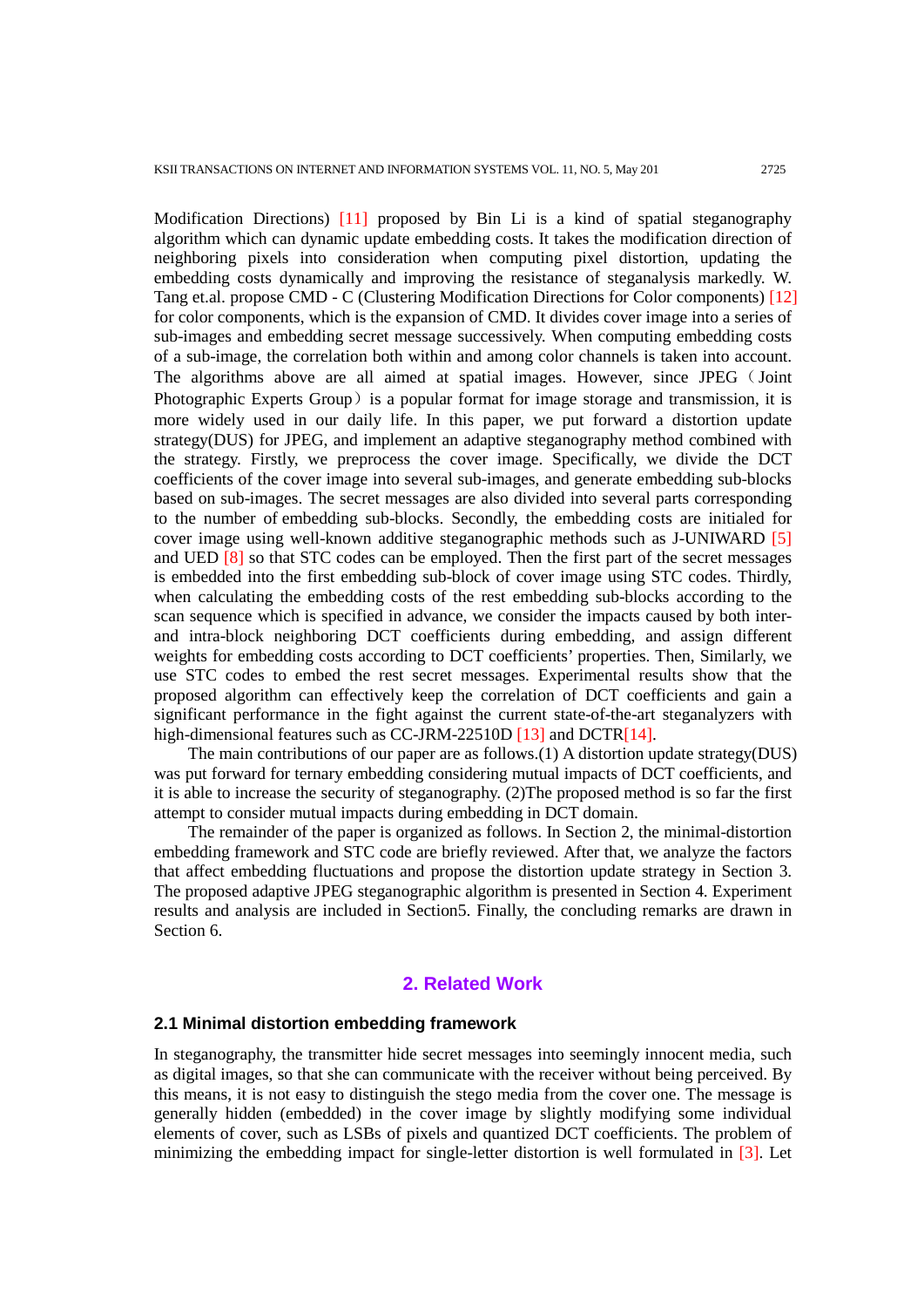the binary vector  $x = (x_1, x_2, ..., x_n), y = (y_1, y_2, ..., y_n) \in (0,1)^n$  and  $m = (m_1, m_2, ..., m_k) \in (0,1)^k$ represent the LSB of cover *x*, LSB of stego *y* and message *m*, respectively. We can define the additive cost function as

$$
D(x, y) = \sum_{i=1}^{n} \rho_i(x, y_i)
$$
 (1)

where  $\rho_i(x, y_i)$  represent the cost of changing the *i* th cover element  $x_i$  to  $y_i$ . With the syndrome coding, the minimal distortion embedding framework is formulated as

$$
Emb(x,m) = \arg\min_{y \in C(m)} D(x,y) \tag{2}
$$

$$
and \; Hy = m \tag{3}
$$

where *H* is parity-check matrix of the code *C* and  $C(m)$  is the coset corresponding to syndrome *m* .

## **2.2 STC Code**

There are many well-known steganographic codes in the minimal distortion embedding framework, such as Hamming code, BCH code and STC code. Among these codes, STC behaves the best. It enables embedding under additive distortion asymptotically approach the theoretical bound. Both the payload-limited sender (minimizing the total costs while embedding a fixed payload)and the distortion-limited sender (maximizing the payload while introducing a fixed total costs) are considered.

STC code is a special matrix embedding. Its main idea is using parity-check matrix *H* to establish the codes' graphical representation, namely syndrome trellis, and converting the problem of minimizing embedding costs into the problem of striving for the shortest path. The latter can be solved optimally through the Viterbi decoding algorithm. The embedding costs  $\rho_i$  can be defined according to the specific situation, without having to share them with the receiver. The parity-check matrix *H* is generated by jointing a small submatrix  $\hat{H}$  of size  $h \times w$  along the main diagonal. The submatrices  $\hat{H}$  are placed next to each other and shifted down by one row leading to a sparse and banded *H* . The height *h* affects speed and efficiency of the algorithm, and the value of width *w* is determined by the embedding rate. The form of *H* was shown in **Fig. 1**.

1 0 1110 1 0 1 1 <sup>ˆ</sup> 1 1 1 0 1110 *H H* = →= 

**Fig. 1.** The form of parity-check matrix *H*

# **3 Proposed Distortion Update Strategy**

Most existing steganographic algorithms are based on the minimal-distortion embedding framework. They suppose that the image elements are independent of each other, and define distortion as the sum of embedding costs for individual image element, ignoring the mutual impacts during embedding. However, in the process of practical steganography, there is correlation among the image elements. The operation of embedding on an image element will affect the statistical features of other neighbouring elements, influencing the calculation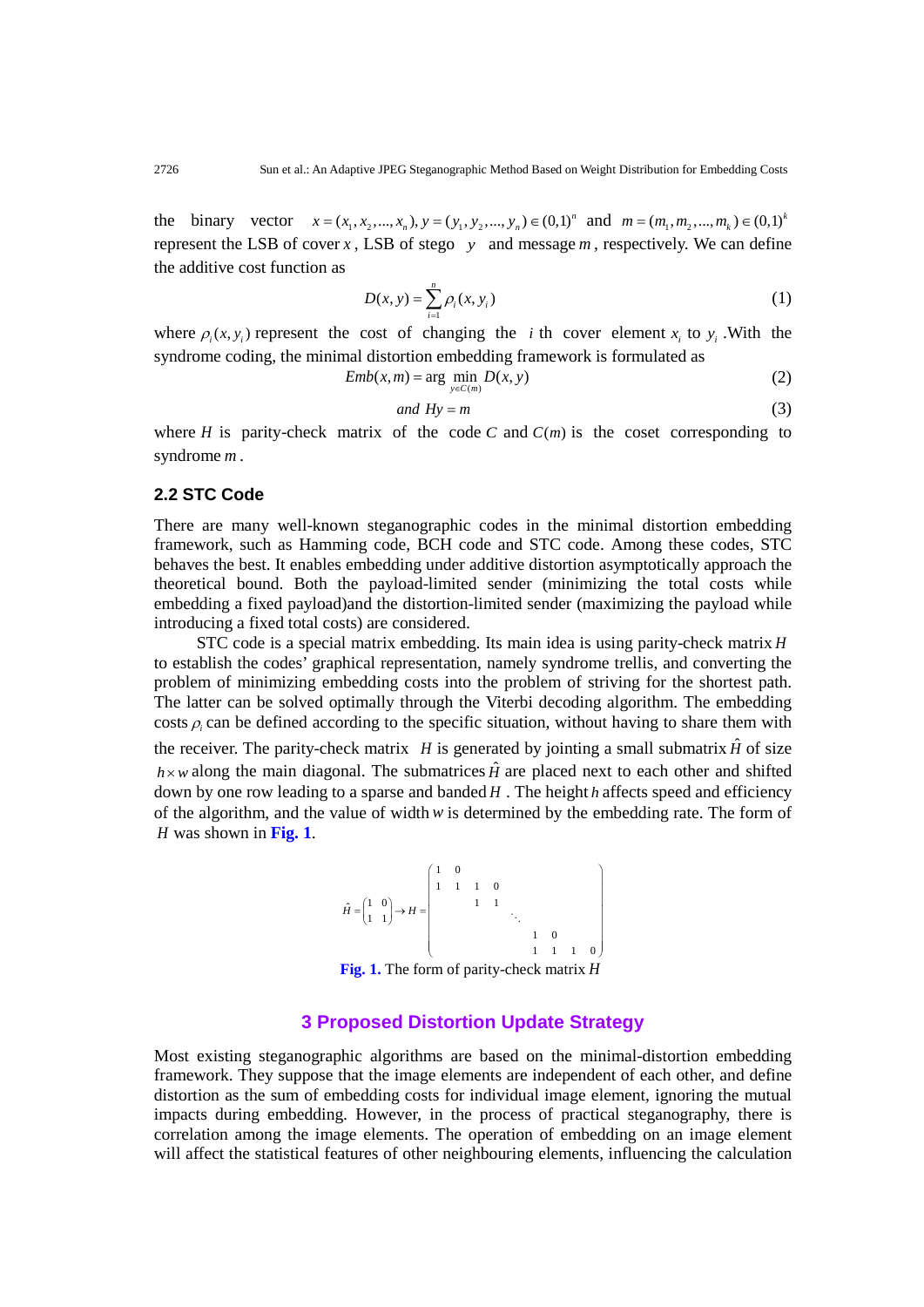of embedding costs. In this section, we first analyze the factors that affect embedding fluctuations among DCT coefficients. Then we propose a distortion update strategy called DUS which is based on weight distribution for JPEG. The strategy is based on the correlation properties of JPEG and enables to dynamically update the embedding costs group by group.

# **3.1 Factors that Affect Embedding Fluctuations**

In spatial image, there is strong correlation among adjacent pixels. After converted to JPEG images, this correlation will be largely retained. For spatial image, the pixel correlation mainly behaves between the center pixel and four-neighborhood pixels. And in the four-neighborhood pixels of the center pixel, the pixels at different location make approximately the same contribution to embedding fluctuation.

However, correlation of DCT coefficient in JPEG image is more complicated than the correlation of pixel in spatial image. The operation of block dividing makes JPEG images have not only the correlation in a block but also the correlation among blocks. The inter-block correlation mainly behaves as the correlation between the center DCT coefficient and four-neighborhood DCT coefficients. The intra-block correlation mainly behaves as the correlation between the center DCT coefficient and four DCT coefficients with the same frequency as center DCT coefficient in four-neighborhood blocks. In addition, due to the property of energy concentration for JPEG images, the contribution that DCT coefficients at different location make to embedding fluctuation is distinct. Therefore it is necessary to consider the location of DCT coefficient which affects the embedding fluctuation. In this subsection, two main factors are considered in our proposed distortion update strategy, i.e., the quantization step (QS), and the absolute value of the quantized DCT coefficient to be modified (VQ).

#### **[1] quantization step (QS)**

JPEG compression is an information-reducing operation. [Quantization](app:ds:quantization) is essential for JPEG to control the compression rate. JPEG uses a quantization and rounding formula as follows

$$
F_q(u,v) = \left[ \frac{F(u,v)}{Q(u,v)} \right] \tag{4}
$$

In (4), the integer-valued coefficient  $F_a(u, v)$  is the DCT coefficients after quantified, and  $F(u, v)$  is the DCT coefficients before quantified.  $Q(u, v)$  is a quantization table. [x] rounds the element *x* to its nearest integer. **Fig. 2** illustrates the standard JPEG quantization table corresponding to the quality factor (QF) of 80.

|    |                      |   |  | 4 4 6 10 16 20 24      |    |    |  |
|----|----------------------|---|--|------------------------|----|----|--|
| 5  | $5\overline{)}$      | 6 |  | 8 10 23 24 22          |    |    |  |
| 6  | 5                    | 6 |  | 10 16 23 28 22         |    |    |  |
| 6  |                      | 9 |  | 12 20 35 32 25         |    |    |  |
|    |                      |   |  | 15 22 27 44 41         |    | 31 |  |
| 10 | 14                   |   |  | 22  26  32  42  45  37 |    |    |  |
|    | 20 26 31 35 41 48 48 |   |  |                        |    | 40 |  |
|    |                      |   |  | 37 38 39 45 40         | 41 | 40 |  |

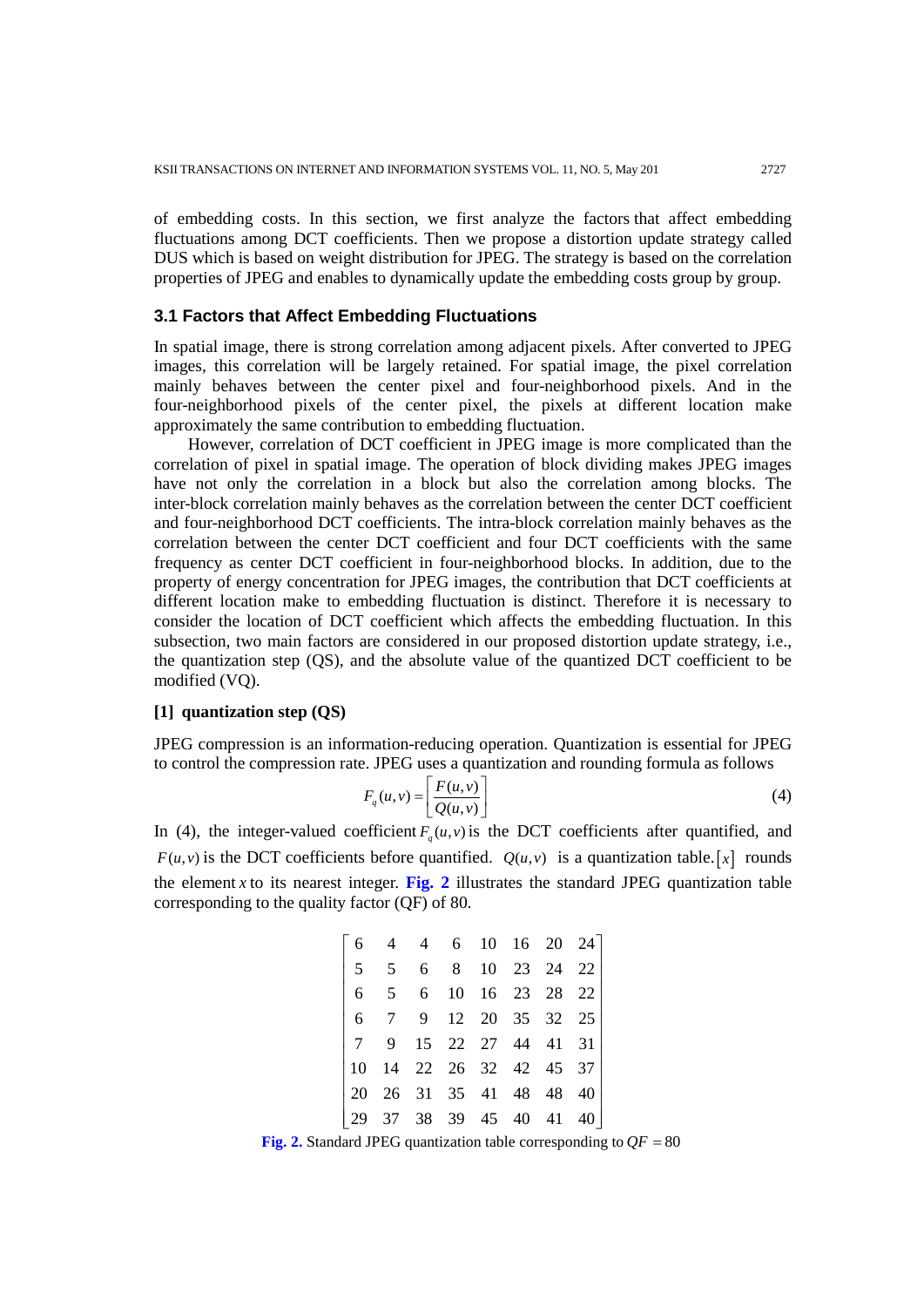As seen in the **Fig.** 2, the quantization steps corresponding to different frequencies are different. Specifically, the quantization steps corresponding high frequencies are larger than those with the low frequencies. In addition, DCT transform is known to provide good decorrelation and energy compactification for images of natural scenes. After DCT transform, energy of an image is mainly focused on the dc coefficients and low frequency ac coefficients according to the zig-zag order. So we can conclude that the DCT coefficients which have smaller quantization step contain higher image energy. As a result, embedding secret information on the DCT coefficients which have smaller QS leads to larger image fluctuations.

#### **[2] absolute value of the quantized DCT coefficient to be modified (VQ)**

Image energy is not only related with the quantization step, but also related to the absolute value of the quantized DCT coefficient to be modified. The larger the absolute value of a quantized DCT coefficient is, the higher the image energy it contains. Therefore, embedding secret information on the DCT coefficients which have larger absolute value may lead to larger image fluctuations.

The quantized DCT coefficients of  $a 8 \times 8$  block in a JPEG image is shown in Fig. 3. which illustrates that the DCT coefficients with larger absolute value are distributed in the low frequency area of the block. It also shows that the quantized DCT coefficient value also reflects the energy of image. Thus we can obtain the relationship between QS and VQ, that is they have negative correlation. As a result, embedding secret messages on the DCT coefficients with larger VQ will cause larger image fluctuations.

| $\begin{bmatrix} -26 & -3 & -6 \end{bmatrix}$ |                  |                  |                | $2 \t 2 \t -1$ |                  | $\overline{0}$ |                |
|-----------------------------------------------|------------------|------------------|----------------|----------------|------------------|----------------|----------------|
| $\begin{array}{ c c } \hline 0 \end{array}$   | $-2$ $-4$        |                  | $\mathbf{1}$   | $\mathbf{1}$   | $\mathbf{0}$     | 0              | $\overline{0}$ |
| $\vert -3 \vert$                              | $\mathbf{1}$     | $5\overline{)}$  | $-1$           | $-1$           | $\boldsymbol{0}$ | 0              | $\overline{0}$ |
| $-4$<br>$\overline{\phantom{a}}$              | 1                | $\overline{2}$   | $-1$           | $\overline{0}$ | $\mathbf{0}$     | 0              | $\overline{0}$ |
| $\overline{0}$<br>I                           | $\overline{0}$   | $\boldsymbol{0}$ | $\overline{0}$ | $\overline{0}$ | $\boldsymbol{0}$ | 0              | $\overline{0}$ |
| $\overline{0}$                                |                  | $\boldsymbol{0}$ | $\overline{0}$ | $\overline{0}$ | $\mathbf{0}$     | 0              | $\overline{0}$ |
| $\overline{0}$<br>$\overline{\phantom{a}}$    |                  | 0                | 0              | 0              | 0                | 0              | $\overline{0}$ |
| $\mathsf{I}$<br>$\overline{0}$                | $\boldsymbol{0}$ | $\boldsymbol{0}$ | 0              | 0              | $\overline{0}$   | 0              | 0              |

**Fig. 3.** The quantized DCT coefficients of  $a 8 \times 8$  block in a JPEG image

## **3.2 Proposed Distortion Update Strategy**

Combining with the analysis of the factors that affect embedding fluctuations in the previous subsection, in this subsection, we propose the distortion update strategy. The main ideas of this strategy is dynamically update the embedding costs group by group and assign different weights for embedding costs according to the location of DCT coefficients, so as to maintain the correlations of the DCT coefficients.

The definition of embedding fluctuation in this paper is given below.

## **Definition:**

Let the symbols  $X = (x_{ij}), Y = (x_{ij})$  represent the cover and stego image.  $D = Y - X = (d_{ij})$ represents the difference matrix. We discuss the ternary embedding case in this paper, where the magnitude of the change is limited to 1, so  $d_{ii} \in \{+1,0,-1\}$ . We define the embedding fluctuation caused by secret messages embedding as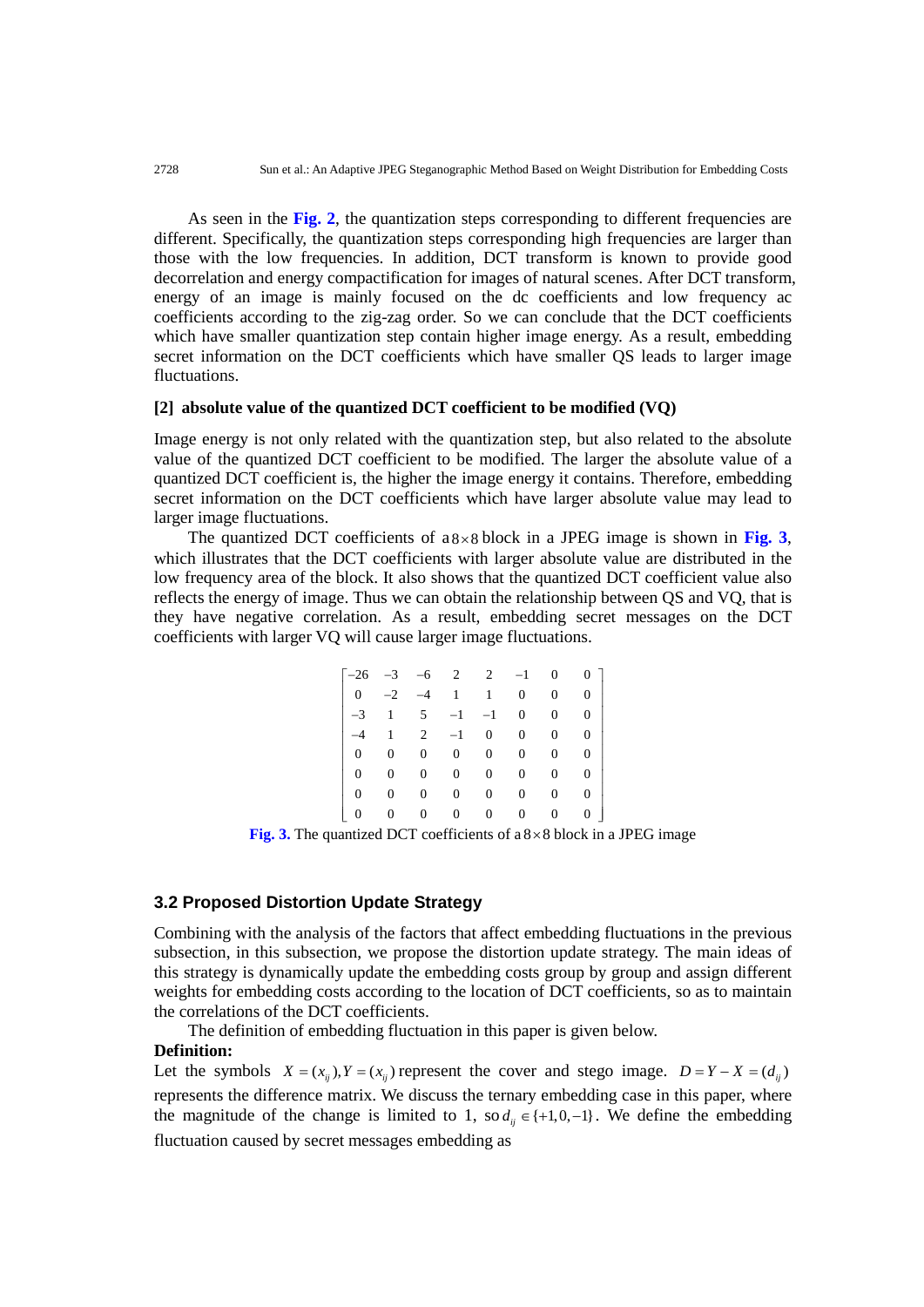$$
\sigma_{ij} = \frac{d_{ij} \times |V_{ij}|}{q_{ij}}
$$
\n<sup>(5)</sup>

where  $|V_{ii}|/q_{ii}$  represents the weight used to measure the degree of the fluctuations.  $q_{ii}$  and  $|V_{ii}|$ represents the QS and VQ for  $x_{ij}$ .

Suppose the embedding fluctuations' sum of  $x_{ij}$  and its both inter- and intra-block neighboring DCT coefficients is *W* . In order to keep the correlation among the DCT coefficients after embedded, the value of *W* should be as small as possible. As proved in the following formula (For simplicity, we take inter-block neighboring DCT coefficients as example, the proof process of intra-block is similar to it).

$$
\min W = \left| \sigma_{i-1,j} - \sigma_{ij} \right| + \left| \sigma_{i,j-1} - \sigma_{ij} \right| + \left| \sigma_{i,j+1} - \sigma_{ij} \right| + \left| \sigma_{i+1,j} - \sigma_{ij} \right| \n\Rightarrow (\sigma_{i-1,j} - \sigma_{ij})^2 + (\sigma_{i,j-1} - \sigma_{ij})^2 + (\sigma_{i,j+1} - \sigma_{ij})^2 + (\sigma_{i+1,j} - \sigma_{ij})^2 \n= 4\sigma_{ij}^2 - 2\sigma_{ij}(\sigma_{i-1,j} + \sigma_{i,j-1} + \sigma_{i,j+1} + \sigma_{i+1,j}) + (\sigma_{i-1,j}^2 + \sigma_{i,j-1}^2 + \sigma_{i,j+1}^2 + \sigma_{i+1,j}^2)
$$
\n(6)

Suppose the above formula is conducted when the embedding operation of  $x_i$  's neighboring DCT coefficients has completed. So only  $\sigma_{ii}$  is unknown in the formula, the rest can be regarded as constants stabilizing the numerical calculations. Therefore, when *W* takes the minimum value, the value of  $\sigma_{ii}$  is as follows:

$$
\sigma_{ij} = \frac{1}{4} (\sigma_{i-1,j} + \sigma_{i,j-1} + \sigma_{i,j+1} + \sigma_{i+1,j})
$$
\n(7)

Considering both inter- and intra-block neighboring DCT coefficients, we obtain the final value of  $\sigma_{ii}$  is as follows:

$$
\sigma_{ij} = \frac{1}{4}(\sigma_{i-1,j} + \sigma_{i,j-1} + \sigma_{i,j+1} + \sigma_{i+1,j} + \sigma_{i-8,j} + \sigma_{i,j-8} + \sigma_{i,j+8} + \sigma_{i+8,j})
$$
(8)

Since the weight  $|V_{ij}|/q_{ij}$  is positive, for ternary embedding, the sign of  $\sigma_{ij}$  should be the same as the direction of modification. Here the direction means the choice of positively or negatively changing the intensity of a DCT coefficient. That is, when the value of *W* is positive, negative or zero, accordingly,  $d_{ij}$  is +1, −1, 0, respectively.

Through the above analysis, we put forward the following embedding solution:

Firstly, the DCT coefficients of the cover image are divided into several sub-images, then the embedding sub-blocks is obtained based on sub-images. Accordingly, the secret messages are also divided into several parts corresponding to the number of embedding sub-blocks. The first segment of the secret messages is embedded into the first part of the cover image according to the initial additive steganographic method such as UED [8]. Secondly, the embedding costs of the DCT coefficients in other embedding sub-blocks are updated according to the sub-blocks that have already been embedded. Next, the remaining message secret messages are sequentially embedded into the remaining parts of the cover image with the updated costs in sequence.

The detail of DUS is as follows:

Supposed the DCT coefficients of the cover image are divided into  $n$  embedding sub-blocks which is denoted by  $S_t$ ,  $t \in \{1, 2, ..., n\}$ . The initial additive steganographic method is denoted by  $F = (f_{ij})$ . Take ternary embedding as example. The embedding cost of the DCT coefficients at the location of  $(i, j)$  is  $\rho_{ij} = (\rho_{ij}^+, \rho_{ij}^-, \rho_{ij}^0)$ , where  $\rho_{ij}^+$ ,  $\rho_{ij}^-$ ,  $\rho_{ij}^0$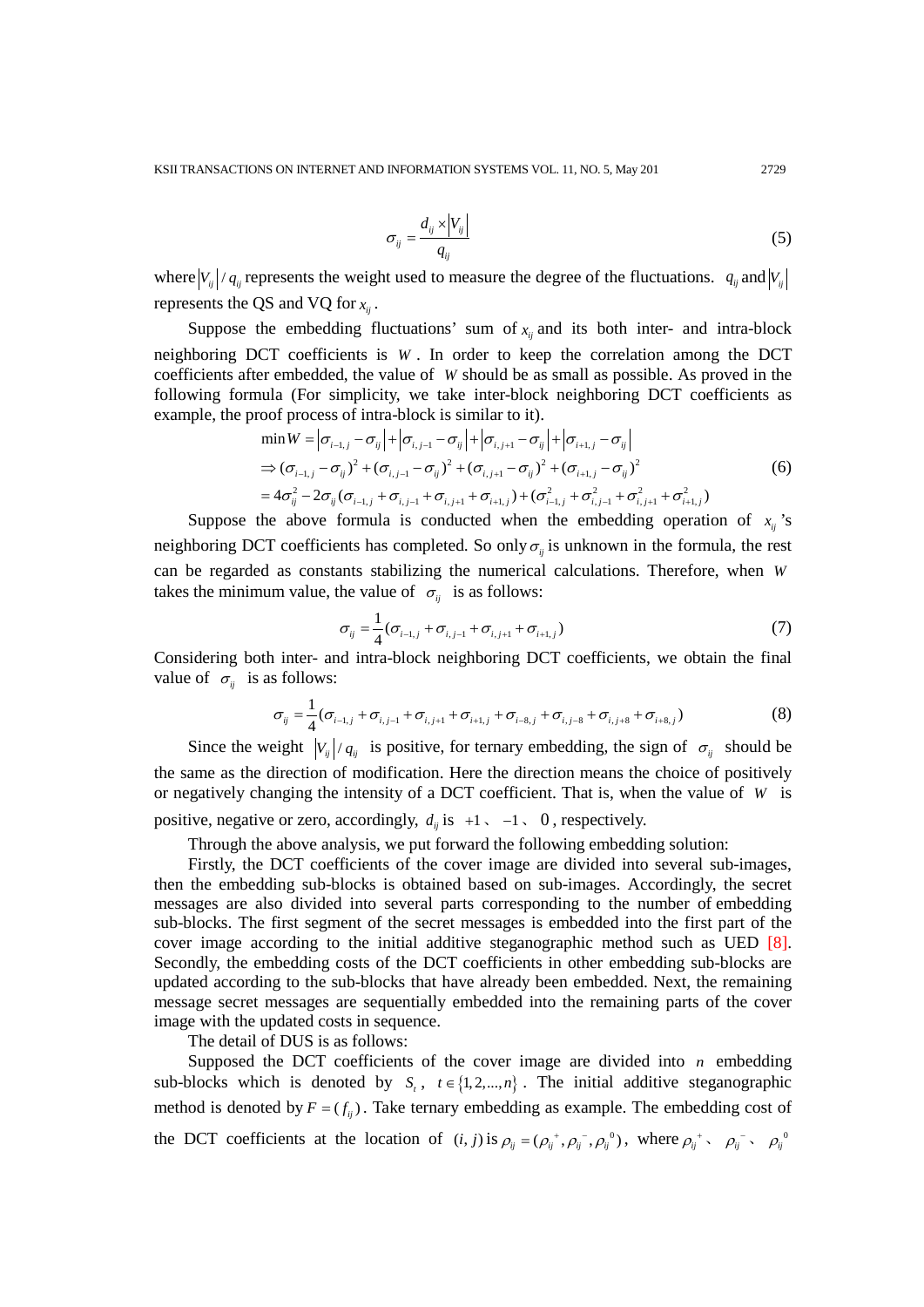represent the embedding cost when  $d_{ij}$  is  $+1$ ,  $-1$ , 0, respectively,  $\rho_{ij}^0 = 0$ .

1) If  $t = 1$ , set  $\rho_{ij}^+ = \rho_{ij}^- = f_{ij}$ .

2) Otherwise, update the embedding costs according to  $D = Y - X$ . We use

$$
\rho_{ij}^{+} = \begin{cases} f_{ij} / \alpha & \sum_{d_{ia} \in N_{ia}} \left( \frac{d_{ia} \times |V_{ia}|}{q_{ia}} + \frac{d'_{ir} \times |V_{ir}|}{q_{ir}} \right) > 0\\ f_{ij} & otherwise \end{cases}
$$
(9)

$$
\rho_{ij}^{-} = \begin{cases} f_{ij} / \alpha & \sum_{d_{\alpha} \in N_{\alpha}} \left( \frac{d_{ia} \times |V_{ia}|}{q_{ia}} + \frac{d_{ir}^{\prime} \times |V_{ir}|}{q_{ir}} \right) < 0 \\ f_{ij} & \text{otherwise} \end{cases} \tag{10}
$$

For any  $d_n \in N_n$ , we set

$$
d'_{ir} = \frac{1}{4} \sum_{d_{irr}N_{irr}} d_{irr} \tag{11}
$$

where  $\alpha$  is a scaling factor,  $N_{ia} = \{d_{i+1,i}, d_{i-1,i}, d_{i,i+1}, d_{i,i-1}\}$  represents the four-neighborhood DCT coefficients of  $d_{ij}$ , as shown in Fig. 4.  $N_{ir} = \{d_{i+8,j-8}, d_{i-8,j-8}, d_{i+8,j+8}, d_{i-8,j+8}\}\$  represents the DCT coefficients with the same frequency as  $d_{ii}$  in four-neighborhood blocks,  $N_{irr} = \{d_{i+1}, d_{i-1}, d_{i,r+1}, d_{i,r-1}\}\$  represents the four-neighborhood DCT coefficients of  $d_{ir}$ .



**Fig. 4.** The four-neighborhood DCT coefficients of  $d_i$ 

Through the above strategy, the modification direction of the center DCT coefficient will tend to be the same as the fluctuation direction of the neighboring DCT coefficients. So as to achieve the aim of improving the ability of resist steganalysis.

# **4 The Proposed Dus Algorithm**

Combining with the DUS strategy in the above section, we propose an adaptive JPEG steganographic method based on weight distribution for embedding costs in this section. The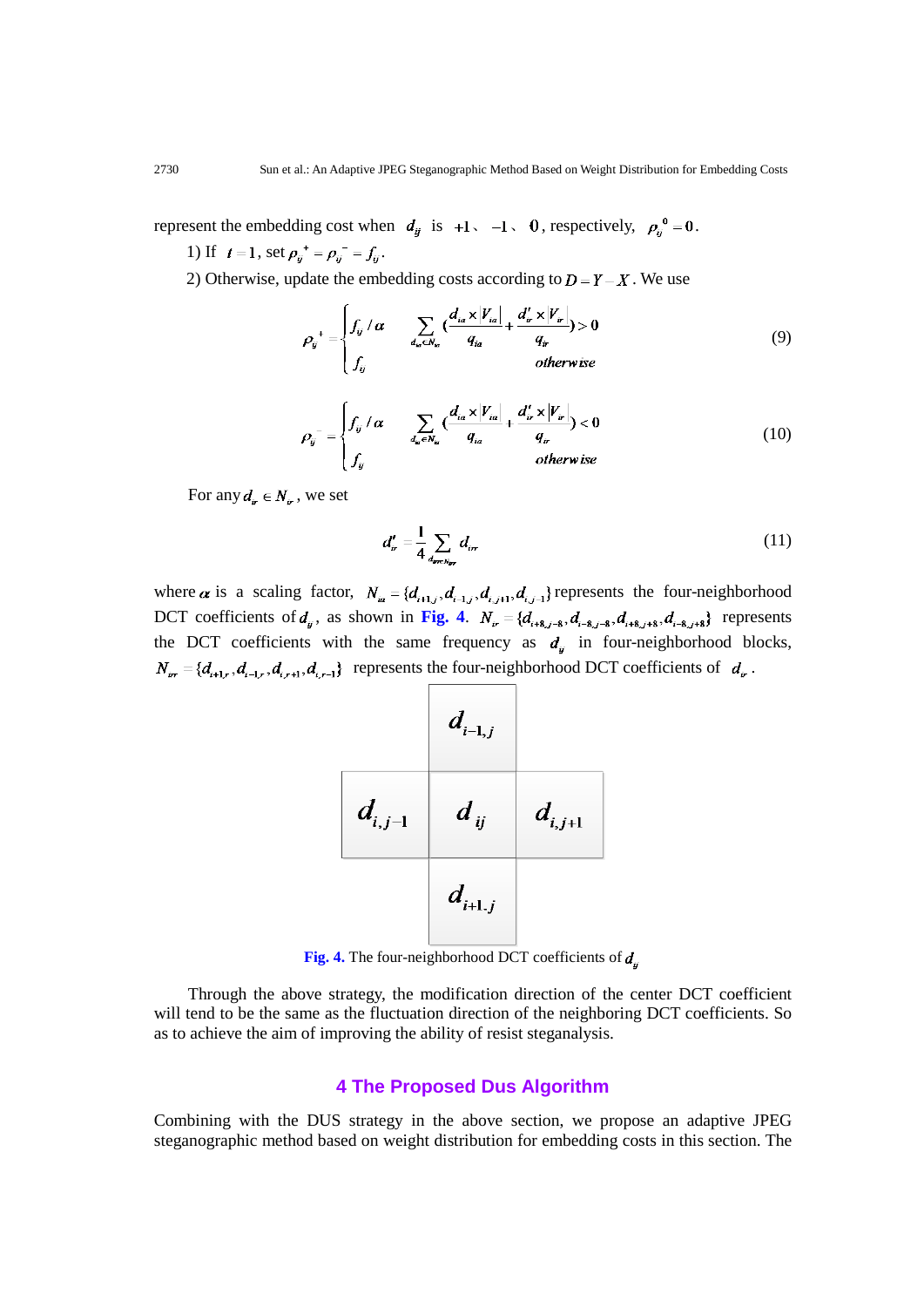algorithm takes the interaction during embedding into account. The algorithm is mainly divided into three parts. The first part is the original image preprocessing. Firstly, we divide the cover image into several sub-images, and generate embedding sub-blocks based on sub-images. The secret messages are also divided into several parts corresponding to the number of embedding sub-blocks. The second part is embedding the first part of the secret message into the first embedding sub-block of cover image according to the initial additive steganographic method such as UED [8]. In the third part, the remaining message secret messages are sequentially embedded into the remaining parts of the cover image with the updated costs in sequence. At the end of this section, we set an example to visualize the process of updating costs in the algorithm.

## **4.1 Secret Messages Embedding**

The detailed steps of the proposed algorithm are as follows.

Part 1: Preprocessing.

Step 1: For JPEG image, entropy decoding is applied to generate the quantized DCT coefficients.

Step 2: Supposed the size of cover image is  $n_1 \times n_2$ , divide the DCT coefficients of the cover image into disjoint sub-images sized  $L_1 \times L_2$ , where  $L_1, L_2 \ge 1$ . Fig. 5 is an example of the division of an  $4 \times 4$  image into  $2 \times 2$  disjoint sub-images.

| $x_{1,1}$ | $x_{1,2}$ | $x_{1,3}$ | $x_{1,4}$ |
|-----------|-----------|-----------|-----------|
| $x_{2,1}$ | $x_{2,2}$ | $x_{2,3}$ | $x_{2,4}$ |
| $x_{3,1}$ | $x_{3,2}$ | $x_{3,3}$ | $x_{3,4}$ |
| $x_{4,1}$ | $x_{4,2}$ | $x_{4,3}$ | $x_{4,4}$ |

**Fig. 5.** An example of the division of an  $4 \times 4$  image into  $2 \times 2$  disjoint sub-images

Step 3: Generate embedding sub-blocks based on sub-images. For instance, in **Fig. 6**, four embedding sub-blocks are generated based on sub-images in **Fig. 5**. The formula of generating embedding sub-blocks can be represented by

$$
S_{a,b} = \{(i, j) | i = a + \tau_a L_1, j = b + \tau_b L_2\}
$$
  
\n
$$
a = \{1, ..., L_1\}, \tau_a \in \left\{0, 1, ..., \left|\frac{n_1}{L_1}\right| - 1\right\}
$$
  
\n
$$
b = \{1, ..., L_2\}, \tau_b \in \left\{0, 1, ..., \left|\frac{n_2}{L_2}\right| - 1\right\}
$$
\n(12)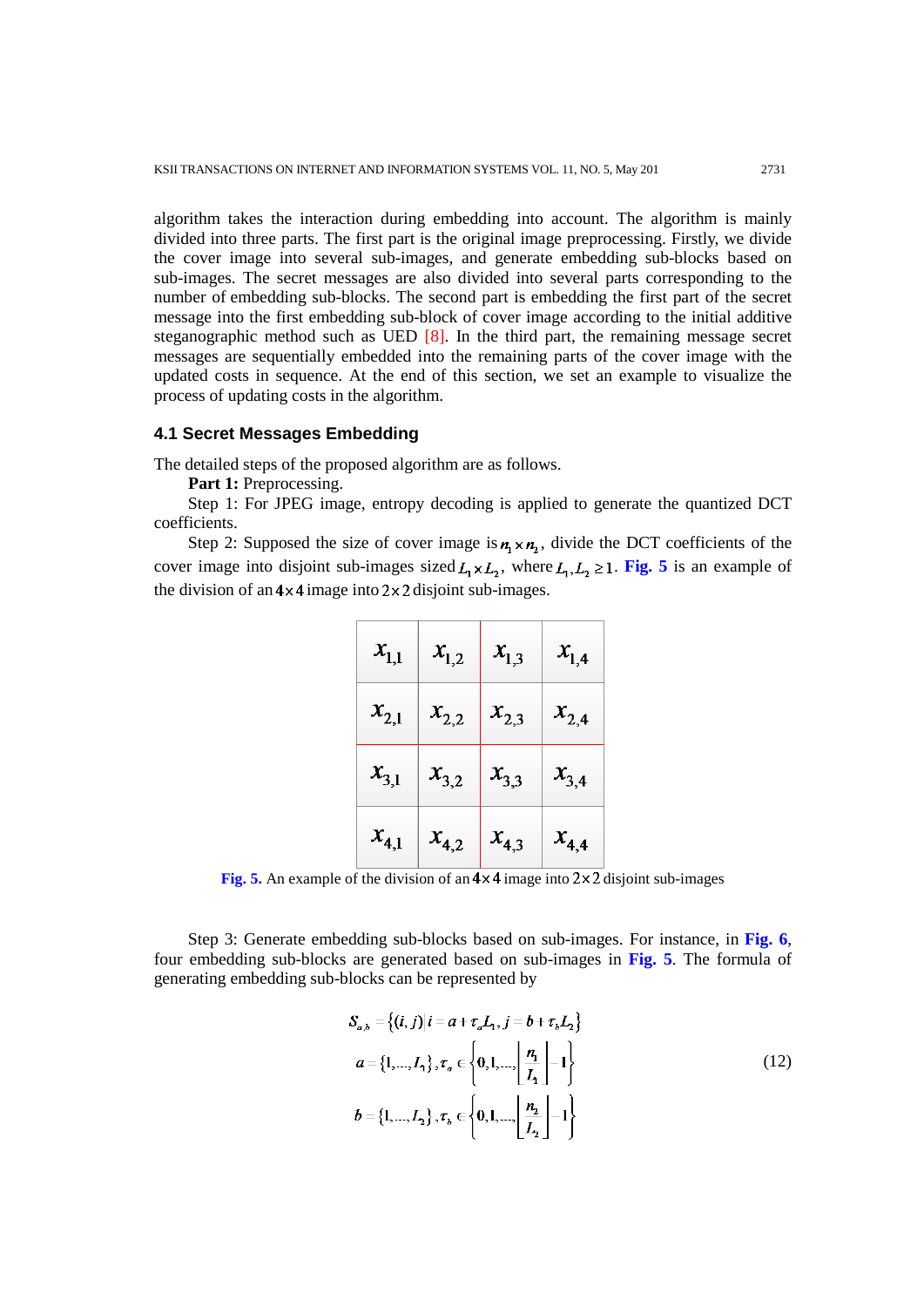

**Fig. 6.** An example of generating embedding sub-blocks

Step 4: Divide the secret messages m into  $L_1 \times L_2$  parts. Each part contains m/( $L_1 \times L_2$ ) bits.

Step 5: Determine the embedding sequence for the embedding sub-blocks. For convenience, we choose a horizontal zig-zag order as the embedding order as shown in **Fig. 7**.



**Fig. 7.** An example of the embedding order

we denote the embedding sub-blocks by  $S_t$ ,  $t \in \{1, 2, ..., L_1 \times L_2\}$ .

**Part 2:** Initial the embedding costs

Step 6: Set the initial conditions. Start with  $t = 1$ ,  $Y = X$ ,  $D = Y - X$ . Determine the initial distortion function. For example, choose ternary  $UED[8]$  as the initial distortion function as follows.

$$
\rho_{ij}^{n \times n_2} = \sum_{p_w \in P_{ia}} (|c_{ij}| + |p_{ia}| + \alpha_{ia})^{-1} + \sum_{p_v \in P_{\bar{r}}} (|c_{ij}| + |p_{i} + \alpha_{ir})^{-1}
$$
(13)

where  $P_{ia} = \{c_{i+1,j}, c_{i-1,j}, c_{i,j+1}, c_{i,j-1}\}$  and  $P_{ir} = \{c_{i+1,j}, c_{i-1,j}, c_{i,j+1}, c_{i,j-2}\}$  denote the inter- and intrafour-neighborhood DCT coefficients of  $c_{ii}$ , respectively.  $\alpha_{ia}$  and  $\alpha_{ii}$  are scaling factor determined by experiment.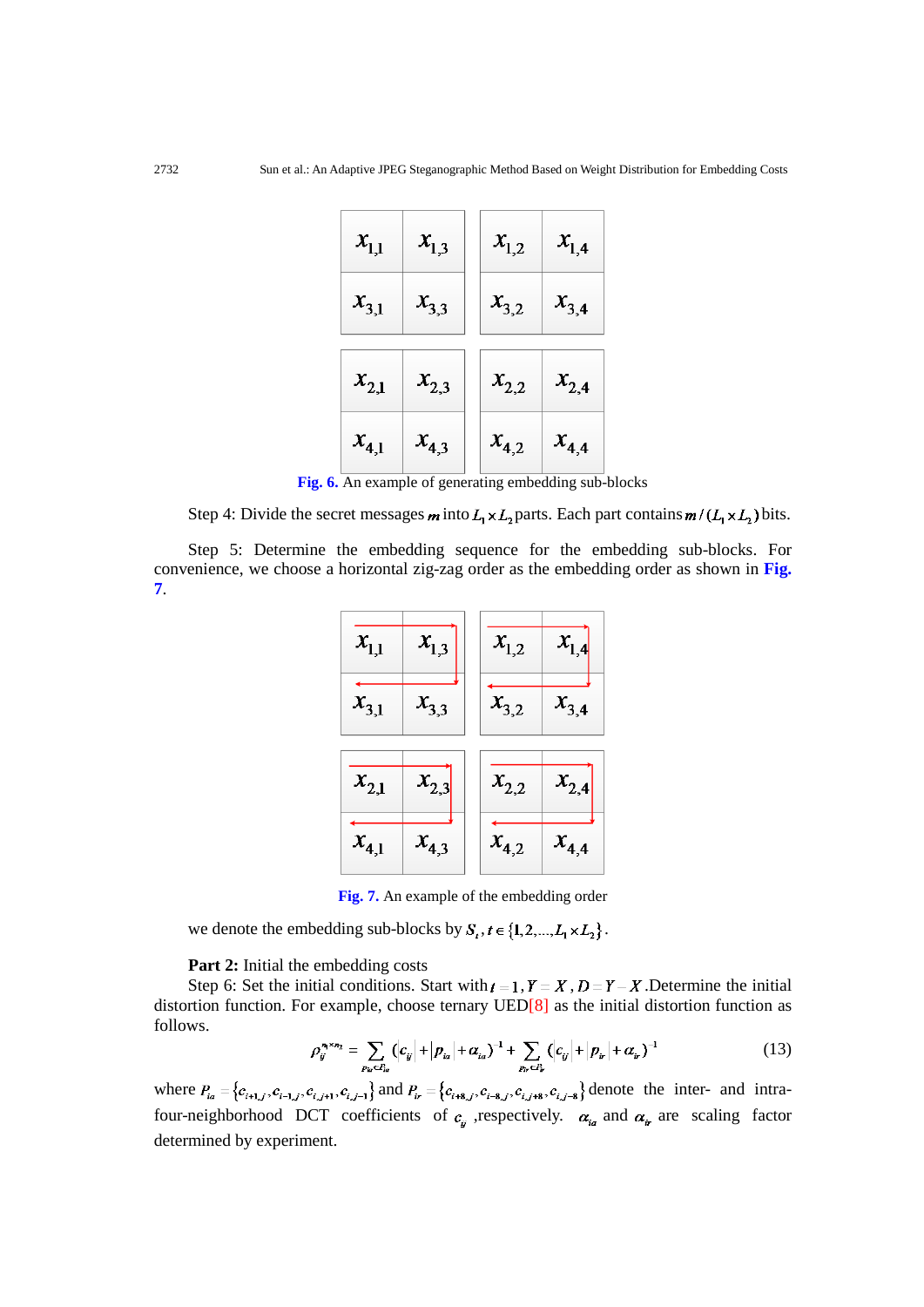Step 7: Embed the first part of the secret message into the first embedding sub-block of cover image according to the initial embedding costs.

Part 3: Embed the remaining data

Step 8: Update the embedding costs using DUS and embed the remaining data according to the scan sequence which is specified in advance using STC codes. Considering the boundary DCT coefficients without four-neighborhood, we pad the DCT coefficients of cover image before costs updating.

Step 9: Repeat this embedded operating until  $t = L_1 \times L_2$ , then output the stego image Y.

## **4.2 Secret Messages Extraction**

The detailed steps of secret messages extraction are as follows.

Step 1: For a stego JPEG image, the quantized DCT coefficients are applied to generate the quantized DCT coefficients.

Step 2: Generate embedding sub-blocks  $S_t$ , based on sub-images,  $t \in \{1, 2, ..., L_1 \times L_2\}$ .

Step 3: For each embedding sub-blocks, using  $m_r = HS_r^T$  to extract the secret messages until all the secret messages are extracted.

Step 4: Put the secret messages together and obtain the original secret messages  $\mathbf{m}$ .

#### **4.3 An Example of Updating Costs**

As an example, **Fig. 8** gives a detailed explanation about how to embed the secret message bits using DUS strategy. In practical, we choose  $L_1 = L_2 = 8$  as the size of the sub-image because the size of JPEG's sub-block is  $8 \times 8$ . However, for simplicity, we suppose  $L_1 = L_2 = 3$  in this example, we also suppose the size of quantization table is 3 x 3.

According to the zig-zag order, suppose the DCT coefficients in  $S_1, S_2, S_3$  and  $S_4$  have already been embedded, and it is  $S_5$ 's turn. **Fig.8(a)** and **(b)** shows the difference matrix D and the value of quantized DCT coefficients to be modified, respectively. **Fig.8(c)** and **(d)** shows the QS and the initial costs  $F$ . According to the formula of DUS in Eq.(9) and(10), we obtains the calculation result in Eq.(14). Suppose  $\alpha = 9$ . It can be seen that the result is negative, therefore, the  $\rho_{2,2}^-$  will be replaced by  $\rho_{2,2}^-$  /9. **Fig.8(e)** and **(f)** shows the  $\rho^+$  and  $\rho^$ after the initial cost  $f_{2,2}$  is updated.

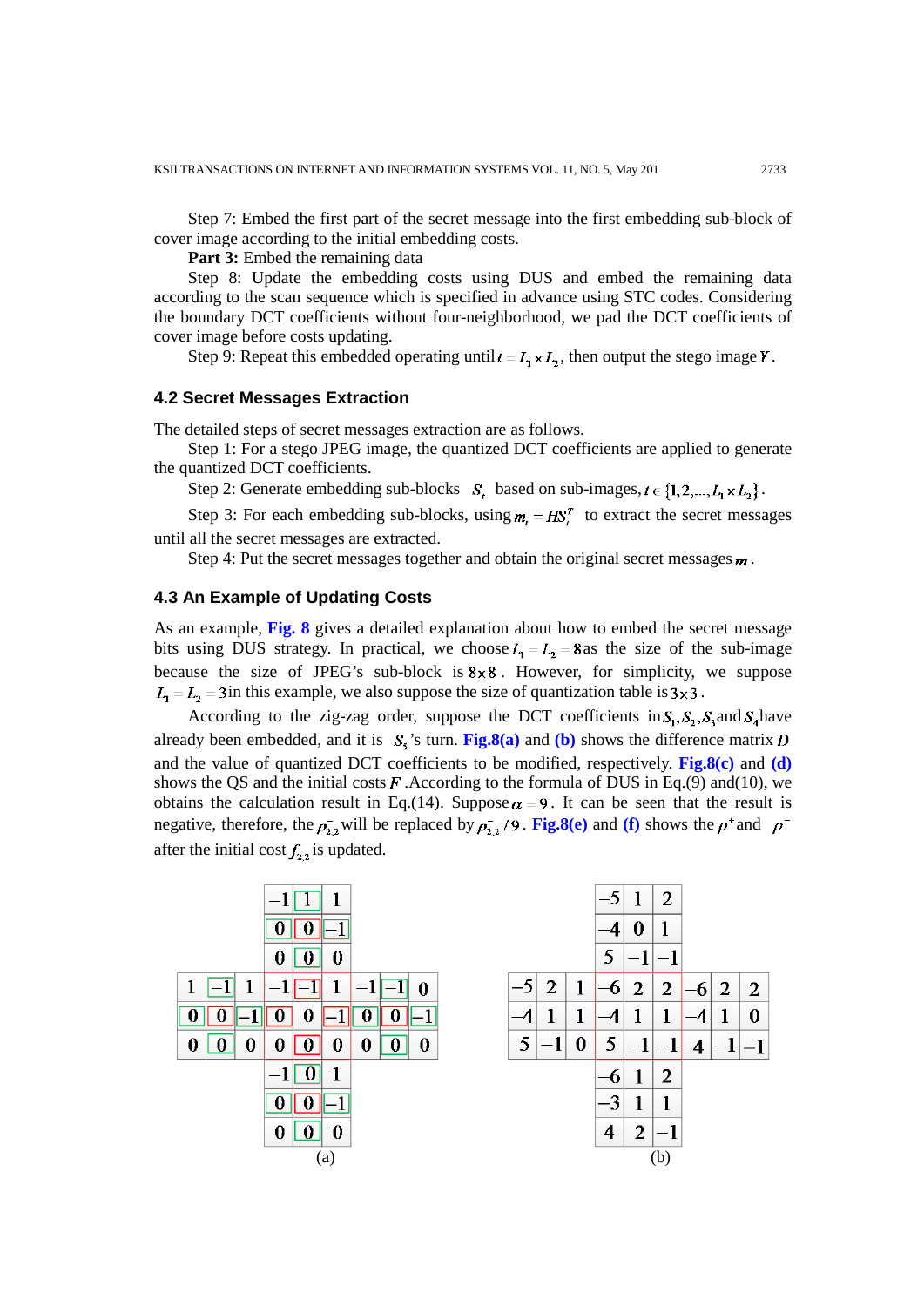|                |       |      | 3 <sup>1</sup> | $\sqrt{5}$          | $\boldsymbol{\Lambda}$ |                | $3 \mid 5 \mid 4$ |  | $3 \mid 5 \mid$ | $\overline{4}$ |
|----------------|-------|------|----------------|---------------------|------------------------|----------------|-------------------|--|-----------------|----------------|
|                | 5 6 8 |      | າ.             | $\mathbf{\Lambda}$  | $\mathbf{7}$           | 2 <sup>1</sup> | 4 7               |  | 24/97           |                |
| 5 <sup>1</sup> |       | 6 10 | 7 <sup>1</sup> | $\langle 2 \rangle$ | $\overline{5}$         |                | 7 2 5             |  | 7 2             |                |
| (c)            |       |      |                |                     |                        |                | (e)               |  |                 |                |

**Fig. 8.** An example of updating costs. (a) and (b) are the difference matrix  $D$  and the value of quantized DCT coefficients to be modified. (c) and (d) are the QS and the initial costs  $\vec{F}$ . (e) and (f) are the  $\rho^*$  and  $\rho^-$  after the initial cost  $f_{3,2}$  is updated.

$$
\sum_{d_{\mu} \in N_{\mu}} \left( \frac{d_{\mu} \times |V_{i\alpha}|}{q_{\mu}} + \frac{d_{\nu}^{\prime} \times |V_{i\alpha}|}{q_{\nu}} \right)
$$
\n
$$
= \frac{-1 \times 2}{4} + \frac{-1 \times 1}{8} + \frac{0 \times |-1|}{6} + \frac{0 \times |-4|}{5} + \frac{\frac{1}{4}(1 - 1 + 0 + 0) \times 0}{6} + \frac{\frac{1}{4}(-1 - 1 + 0 + 0) \times 1}{4} + \frac{\frac{1}{4}(0 - 1 + 0 + 0) \times 1}{6} + \frac{\frac{1}{4}(-1 - 1 + 0 + 0) \times 1}{6} = -\frac{5}{6} < 0
$$
\n(14)

# **5 Experiment Results And Analysis**

In this section, firstly, we determined the optimal scaling factor through experiments. Then experimental results and analysis are presented to demonstrate the feasibility of the proposed JPEG steganographic scheme.

#### **5.1 Experiment Setup**

A set of 10000 uncompressed gray images of size  $512 \times 512$  pixels from BOSSbase[15] database is used in our experiments. Then the images are JPEG compressed by quality factors 75, 85 and 95. The content of the image is varied, including landscapes, people, animals and plants. We test the steganographic scheme for different payloads (0.05 to 0.5 bpac). Secret message bits is randomly generated.

We compare our steganographic scheme with several well-known steganographic schemes, such as nsF5  $[16]$ , ternary UED $[8]$ , J-UNIWARD $[5]$ . And the powerful steganalyzer CC-JRM[13] developed by Kodovský and Fridrich is used for experiments, which includes 22510 both integral and DCT-mode specific features. Besides, DCTR-8000[14] is employed to demonstrate the security performances of the proposed JPEG steganographic schemes. The ensemble classifier[17] is incorporated in our experiments, since it enables fast and automatic training in high-dimensional feature spaces. The  $P_{\kappa}$  (the minimum error probability under equal priors) is calculated as follows.

$$
P_E = \min_{P_{FA}} \frac{1}{2} (P_{FA} + P_{MD}(P_{FA}))
$$
\n(15)

where  $P_{EA}$  and  $P_{AB}$  represent the probabilities of false alarms and missed detection, respectively.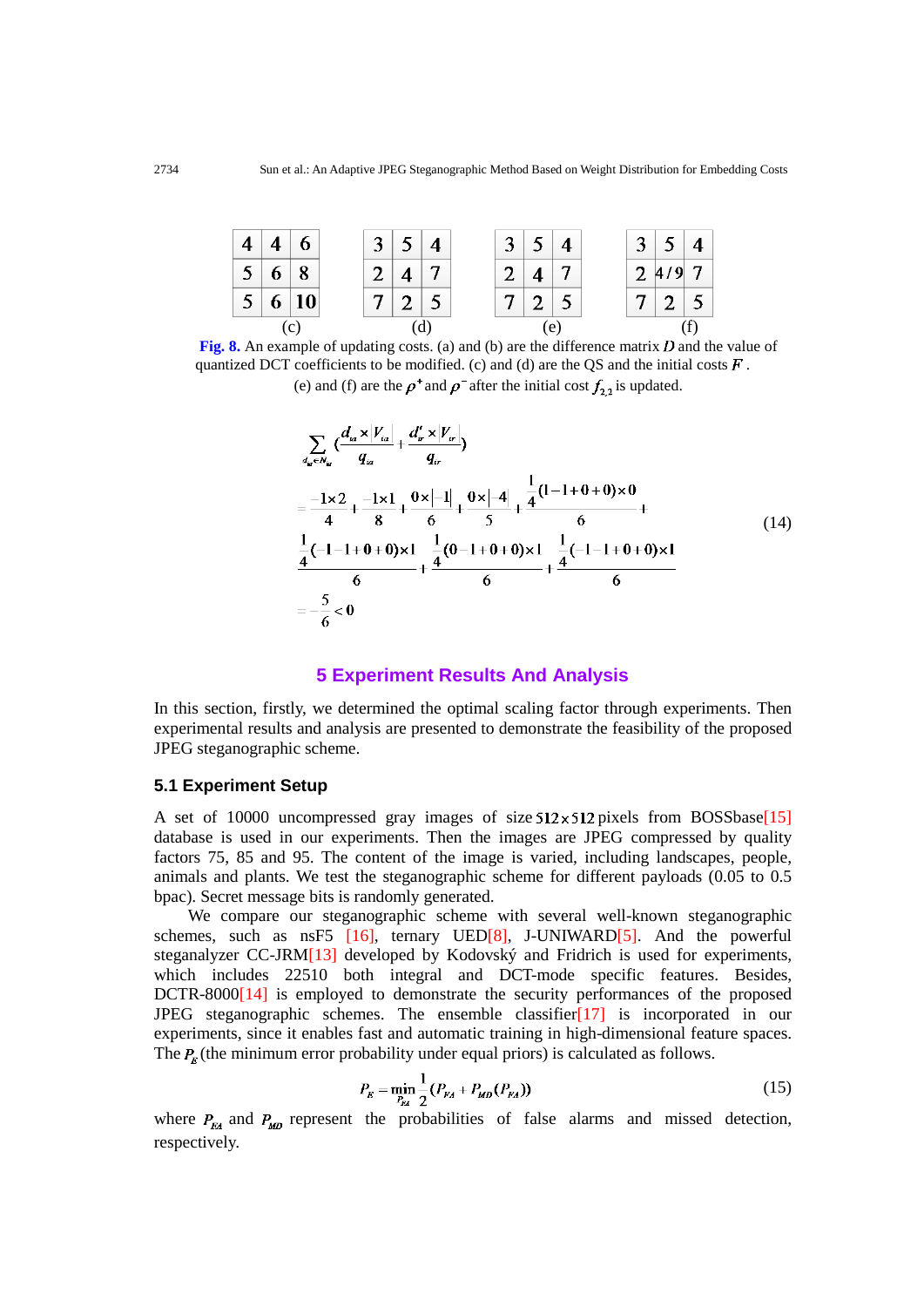# **5.2 Impact of the Scaling Factor**

In order to obtain the optimal scaling factor, we vary the value of the scaling factor  $\alpha$  under the condition of  $L_1 = L_2 = 8$  for UED-DUS and J-UNI-DUS. The steganalyzers used in the experiment are CC-JRM and DCTR, respectively. The results of the classification error are shown in **Fig. 9** and **Fig. 10**. It can be noted that the scaling factor which performs the best does not varies significantly for different initial distortion function and different steganalyzers. We can observed that in the range of  $\alpha = 3 \sim 15$ , there is a peak value of classification error at the position of  $\alpha = 9$ . So the optimal scaling factor  $\alpha$  is obtained when  $\alpha = 9$ 



**Fig. 9.** Classification error(CC-JRM) for UED-DUS and J-UNI-DUS with different scaling factors (Payload=0.3bpac,QF=75) .



**Fig. 10.** Classification error(DCTR) for UED-DUS and J-UNI-DUS with different scaling factors(Payload=0.3bpac,QF=75).

#### **5.3 Comparison to State-of-the-Art Steganographic Methods**

In this subsection, we compare our steganographic schemes UED-DUS and J-UNI-DUS with the non-adaptive steganographic schemes nsF5 and adaptive steganographic schemes ternary UED and J-UNIWARD. The security performances of the proposed schemes against the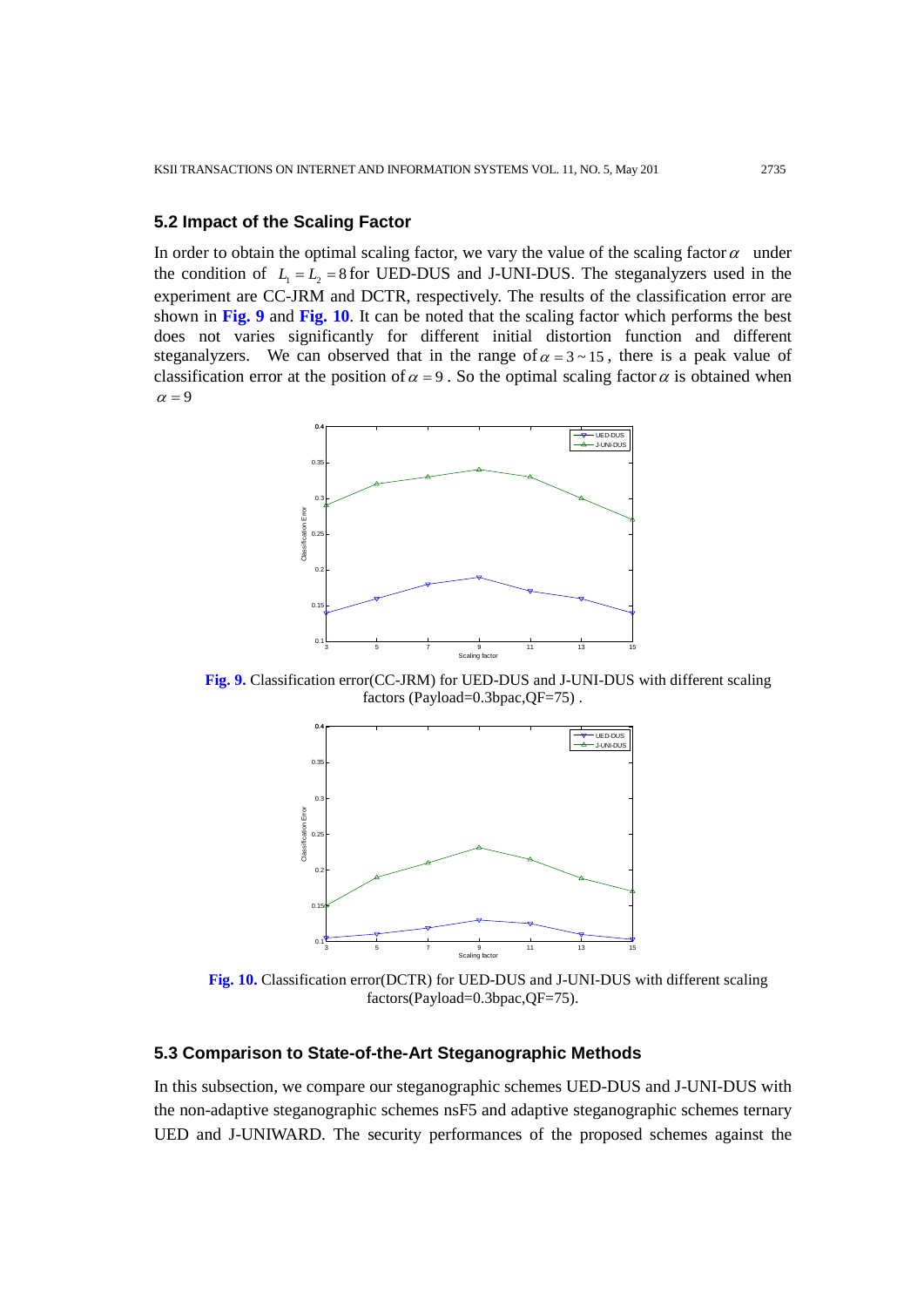CC-JRM and DCTR, for JPEG quality factors 75, 85 and 95, are illustrated in **Fig. 11** and **Fig. 12**. We can see from the figures that for all cases, J-UNI-DUS has the best security performance which gives a slightly better performance than J-UNIWARD by a sizeable margin across all three quality factors. And these two methods obviously outperform the rest of the steganographic methods. We can conclude that the proposed strategy DUS can indeed improve the security performance of the original distortion function. J-UNIWARD performs well may because it can embed secret messages in all DCT coefficients, including DC and zero AC coefficients, so it is difficult for conventional steganalyzers to extract features. It is also noted that UED-DUS has a higher level of statistical undetectability than UED especially for large data payload ( $\geq 0.4$  bpac). The reason may be that with the increase of data payload, our proposed strategy can better keep the correlation of JPEG images, therefore lead to better security performance. In addition, for nsF5, the detection accuracy of CC-JRM is almost at the same level as DCTR, and the classification error of these two steganalyzers for nsF5 is the lowest because nsF5 is a non-adaptive method.



(b)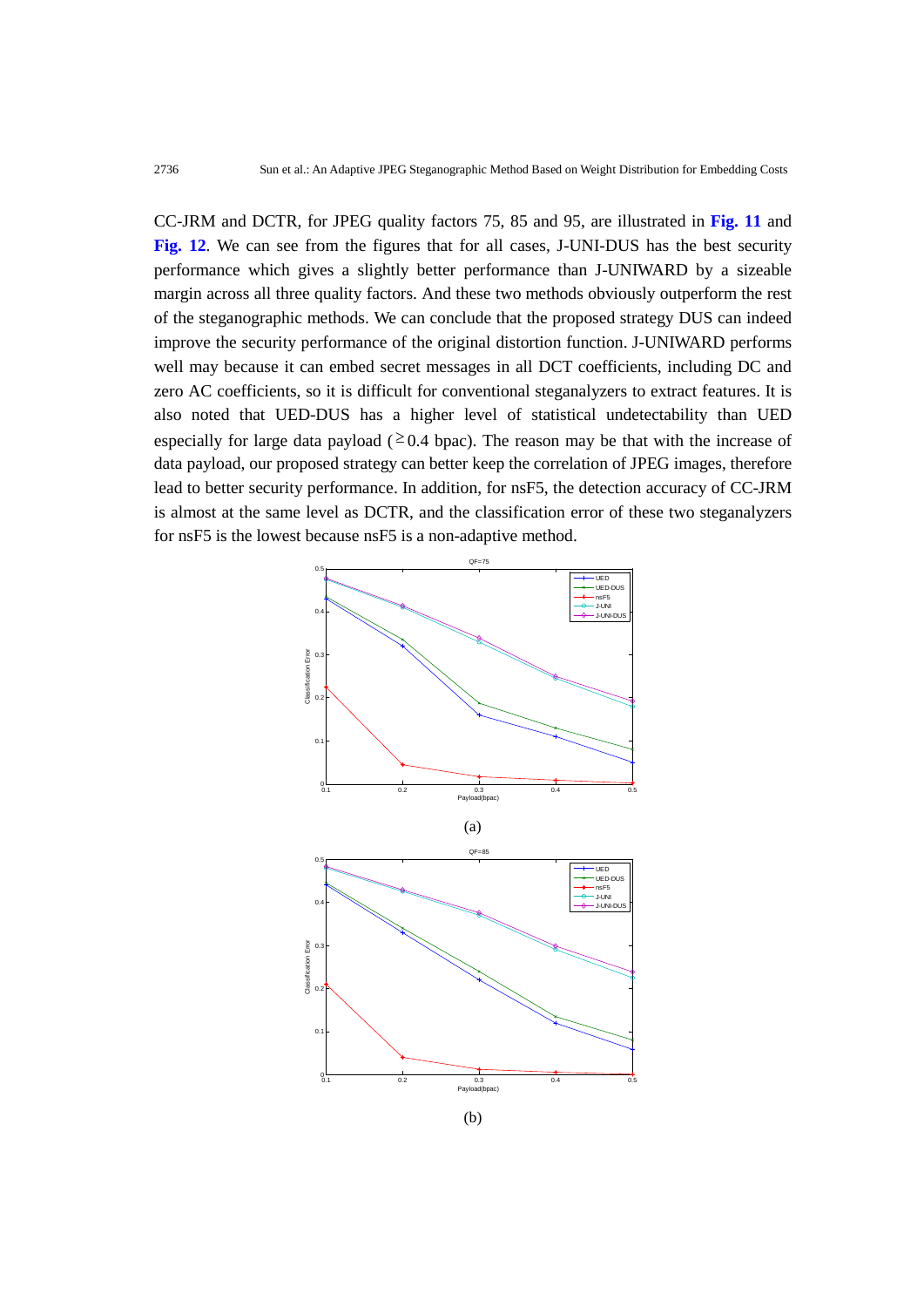

**Fig. 11.** Classification error for UED-DUS, J-UNI-DUS, nsF5, UED, and J-UNI with CC-JRM and ensemble classifier for (a)  $QF = 75$ , (b)  $QF = 85$  and (c)  $QF = 95$ . (ternary STC coded)



<sup>(</sup>b)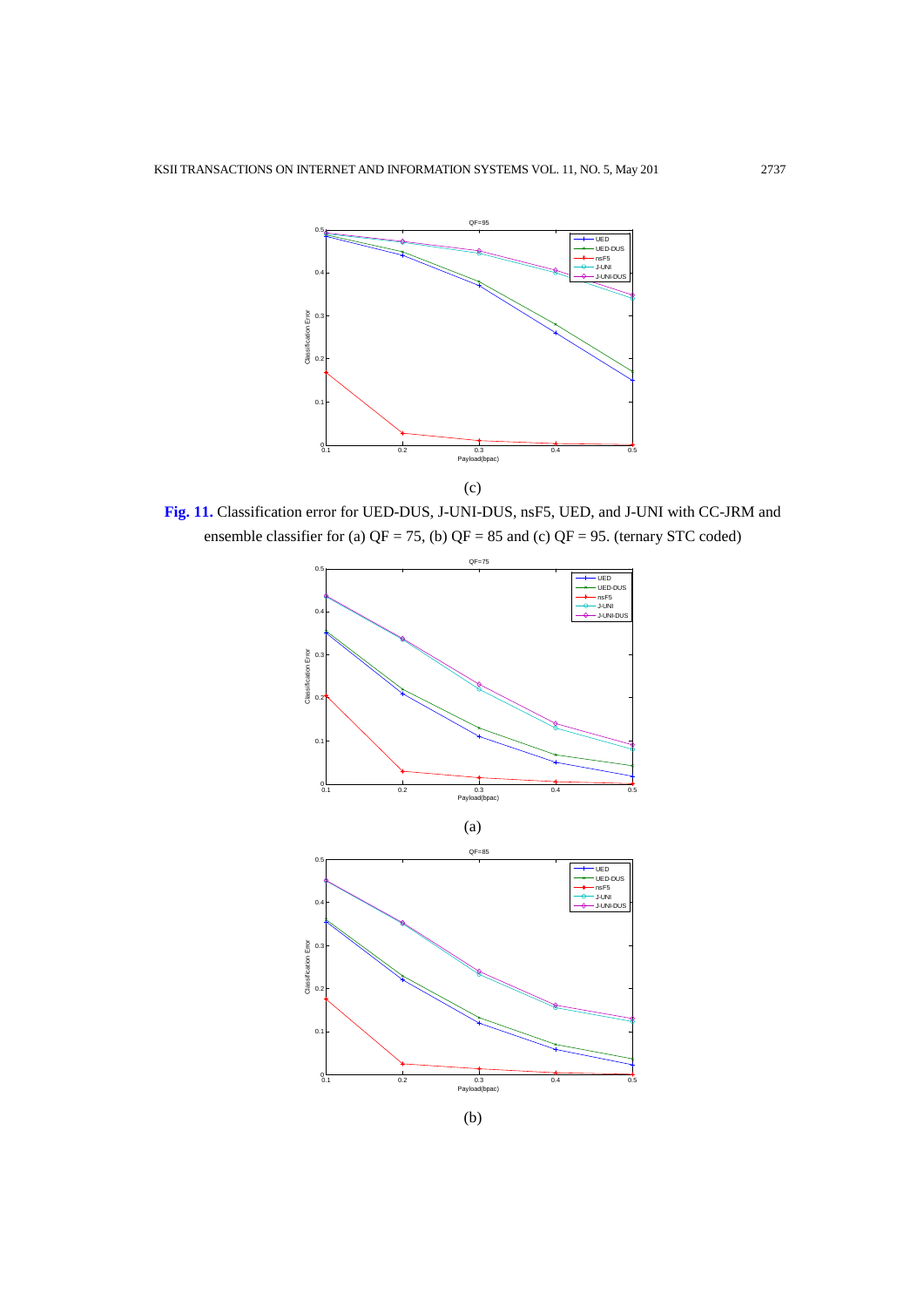

**Fig. 12.** Classification error for UED-DUS, J-UNI-DUS, nsF5, UED, and J-UNI with DCTR and ensemble classifier for (a)  $OF = 75$ , (b)  $OF = 85$  and (c)  $OF = 95$ . (ternary STC coded)

# **6. Conclusion**

In this paper, we put forward a distortion update strategy(DUS) for JPEG, which takes mutual impacts during embedding in consideration. Then we implement an adaptive steganography method combined with the strategy. Firstly, the DCT coefficients of the cover image are divided into several sub-images, then the embedding sub-blocks is obtained based on sub-images. Secondly, The first segment of the secret messages is embedded into the first part of the cover image according to the initial additive steganographic method such as UED and J-UNIWARD. Then, the embedding costs of the DCT coefficients in other embedding sub-blocks are updated according to the sub-blocks that have already been embedded. Thirdly, the remaining message secret messages are sequentially embedded into the remaining parts of the cover image with the updated costs in sequence.

Experiments show that the proposed method can obviously improve the security performance of the well-known additive schemes for JPEG. It can effectively keep the correlation of DCT coefficients and has a higher level of statistical undetectability in the fight against the current state-of-the-art steganalyzers with high-dimensional features. In future work, we are going to research embedding schemes with larger magnitudes such as pentary embedding and consider more factors that affect embedding fluctuations among JPEG coefficients.

### **References**

[1] Sedighi V, Cogranne R and Fridrich J, "Content-Adaptive Steganography by Minimizing Statistical Detectability," *IEEE Transactions on Information Forensics and Security*, vol.11, no.2, pp. 221-234, 2016. [Article \(CrossRef Link\)](http://dx.doi.org/doi:10.1109/tifs.2015.2486744)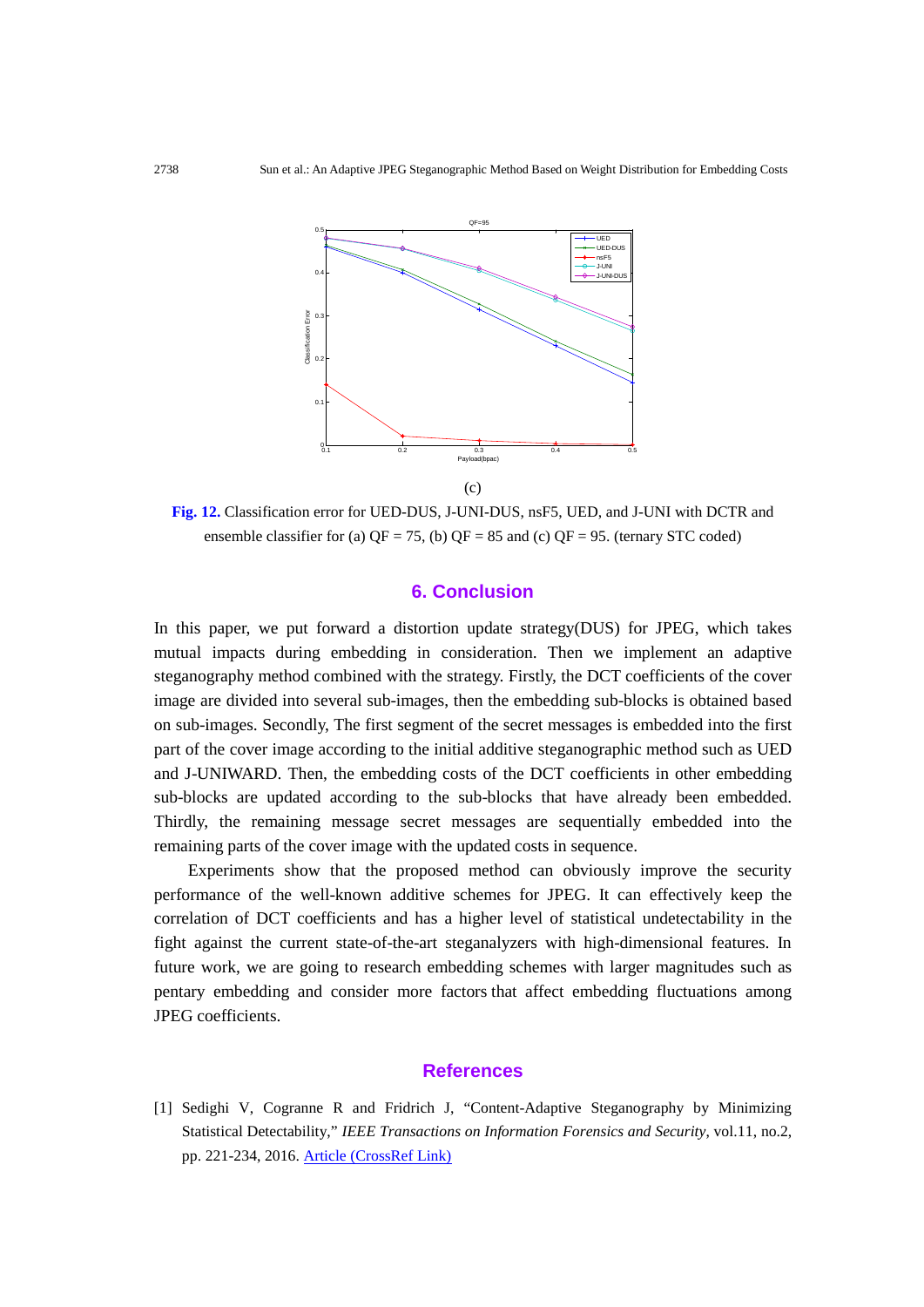- [2] Song X, Liu F, Yang C, et al, "Steganalysis of adaptive JPEG steganography by selecting DCT coefficients according to embedding distortion," *KSII Transactions on Internet And Information Systems*, vol.9, no.12, pp. 5209-5228, 2015. [Article \(CrossRef Link\)](http://dx.doi.org/doi:10.3837/TIIS.2015.12.026)
- [3] Filler T, Judas J, and Fridrich J, "Minimizing additive distortion in steganography using syndrome-trellis codes," *IEEE Transactions on Information Forensics and Security*, vol.6, no.3, pp. 920- 935, 2011. [Article \(CrossRef Link\)](http://dx.doi.org/doi:10.1109/TIFS.2011.2134094)
- [4] Holub V and Fridrich J, "Designing steganographic distortion using directional filters," in *Proc. of the IEEE Workshop on Information Forensic and Security*, Tenerife, Spain, pp.234–239, 2012[.Article \(CrossRef Link\)](http://dx.doi.org/doi:10.1109/WIFS.2012.6412655)
- [5] Holub V and Fridrich J, "Digital image steganography using universal distortion," in *Proc. of 1st ACM Workshop on Information Hiding and Multimedia Security*, Montpellier, France, pp.59–68, 2013. [Article \(CrossRef Link\)](http://dx.doi.org/doi:10.1145/2482513.2482514)
- [6] B. Li, M. Wang, J. Huang, and X. Li, "A new cost function for spatial image steganography," in *Proc. of the IEEE International Conference on Image Processing*, Pairs, France, pp.4206–4210, 2014. [Article \(CrossRef Link\)](http://dx.doi.org/doi:10.1109/ICIP.2014.7025854)
- [7] Sedighi V, Fridrich J and Cogranne R, "Content-adaptive pentary steganography using the multivariate generalized Gaussian cover model," in *Proc. of IS&T/SPIE Electronic Imaging. International Society for Optics and Photonics*, pp.94090H-94090H, March, 2015. [Article \(CrossRef Link\)](http://dx.doi.org/doi:10.1117/12.2080272)
- [8] Guo L, Ni J and Shi Y Q, "Uniform embedding for efficient JPEG steganography," *IEEE Transactions on Information Forensics and Security*, vol.9, no.5, pp. 814- 825, 2014. [Article \(CrossRef Link\)](http://dx.doi.org/doi:10.1109/tifs.2014.2312817)
- [9] Guo L, Ni J, Su W, et al, "Using Statistical Image Model for JPEG Steganography: Uniform Embedding Revisited," *IEEE Transactions on Information Forensics and Security*, vol.10, no.12, pp. 2669-2680, 2015[. Article \(CrossRef Link\)](http://dx.doi.org/doi:10.1109/TIFS.2015.2473815)
- [10] Filler T and Fridrich J, "Gibbs construction in steganography," *IEEE Transactions on Information Forensics and Security*, vol.5, no.4, pp. 705-720, 2010. [Article \(CrossRef Link\)](http://dx.doi.org/doi:10.1109/TIFS.2010.2077629)
- [11] B. Li, M. Wang, J. Huang, and X. Li, "A Strategy of Clustering Modification Directions in Spatial Image Steganography," *IEEE Transactions on Information Forensics and Security*, vol.10, no.9, pp. 1905-1917, 201[5.Article \(CrossRef Link\)](http://dx.doi.org/doi:10.1109/TIFS.2015.2434600)
- [12] Tang W, Li B, Luo W, et al, "Clustering Steganographic Modification Directions for Color Components," *IEEE Signal Processing Letters*, vol.23, no.2, pp. 197-201, 2016. [Article \(CrossRef Link\)](http://dx.doi.org/doi:10.1109/LSP.2015.2504583)
- [13] Kodovský J and Fridrich J, "Steganalysis of JPEG images using rich models," *IS&T/SPIE Electronic Imaging*, I*nternational Society for Optics and Photonics*, pp.83030A-83030A, February, 2012. [Article \(CrossRef Link\)](http://dx.doi.org/doi:10.1117/12.907495)
- [14] Holub V and Fridrich J, "Low-complexity features for JPEG steganalysis using undecimated DCT," *IEEE Transactions on Information Forensics and Security*, vol.10, no.2, pp. 219-228, 2015. [Article \(CrossRef Link\)](http://dx.doi.org/doi:10.1109/TIFS.2014.2364918)